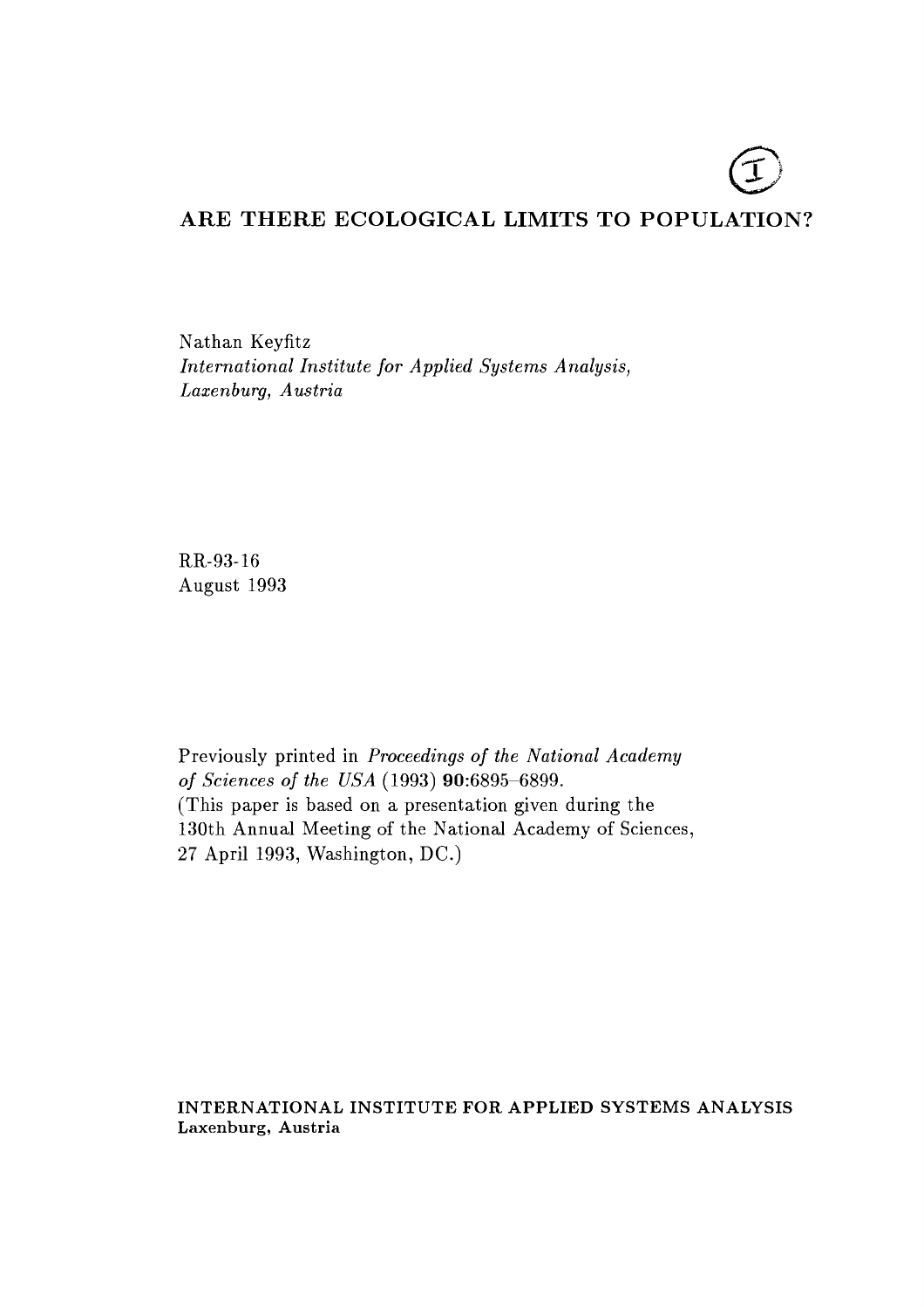

#### **International Standard Book Number 3-7045-0122-0**

*Research Reports,* which record research conducted at IIASA, are independently reviewed before publication. Views or opinions expressed herein do not necessarily represent those of the Institute, its National Member Organizations, or other organizations supporting the work.

This version copyright **01993**  International Institute for Applied Systems Analysis.

All rights reserved. No part of this publication may be reproduced or transmitted in any form or by any means, electronic or mechanical, including photocopy, recording, or any information storage or retrieval system, without permission in writing from the publisher.

Cover design by Martin Schobel.

Printed by Novographic, Vienna, Austria.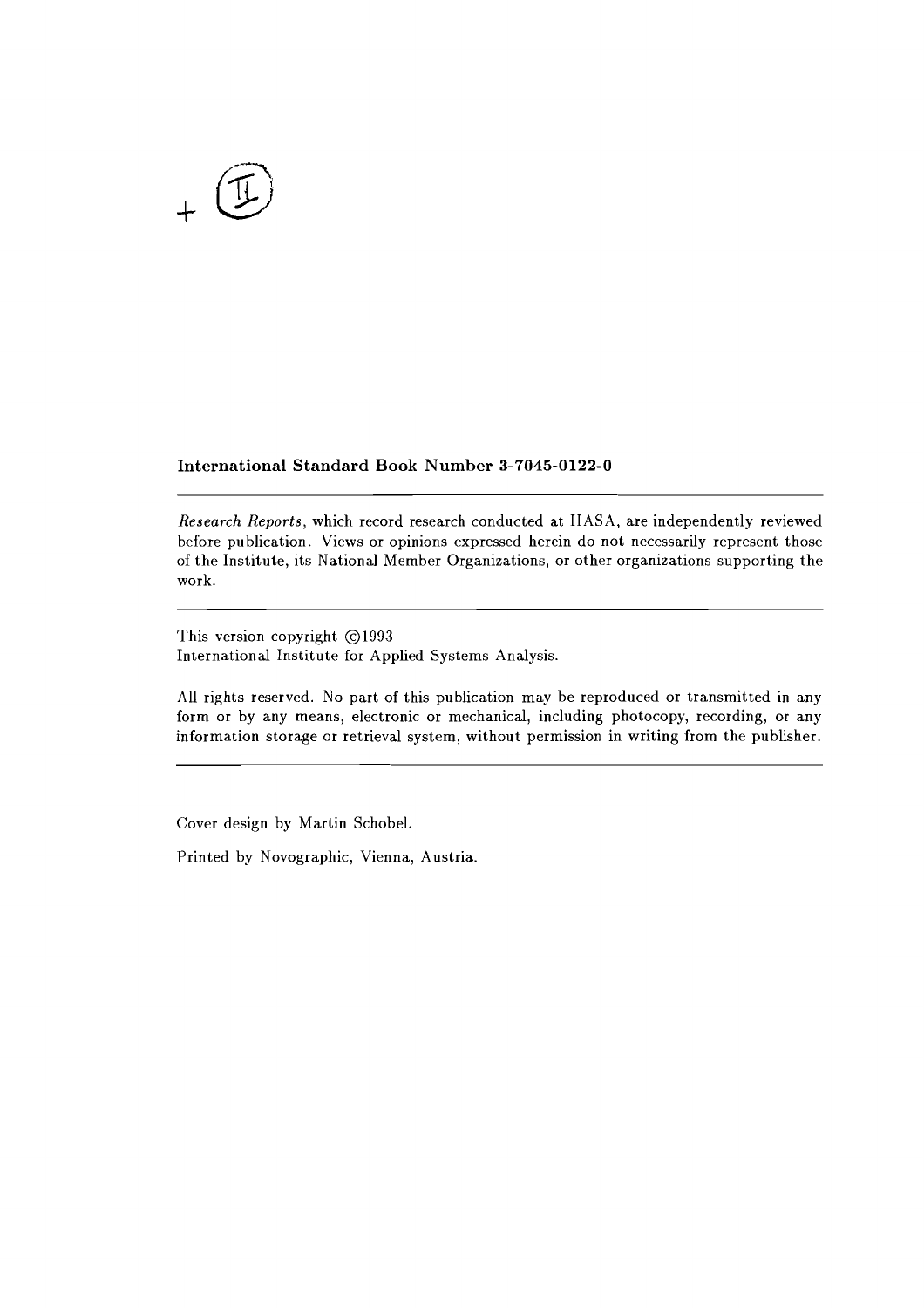## **Contents**

| Abstract                                                                                                                                                  | v   |
|-----------------------------------------------------------------------------------------------------------------------------------------------------------|-----|
| Foreword                                                                                                                                                  | vii |
| Axis 1 Economics Deals with Growth; Steady<br>Progress as Against Biological Contingency                                                                  | 1   |
| Axis 2 Scholars Like the Subjects They Study                                                                                                              | 3   |
| Axis 3 Economics Sees Indefinite Market-Driven<br>Substitutability as a Result of Continued Scientific<br>Discovery; Natural Scientists are Skeptical     | 5   |
| Axis 4 Economics Makes People the Exclusive Object of<br>Terrestrial Action; Biology Takes Them as One<br>Species Among Many in a Web of Life             | 6   |
| Axis 5 Economics Measures the Economy in a Time Scale<br>of Years or Decades, Far Short of the Millennia<br>and Eons of Biology's Evolutionary Time Scale | 8   |
| Axis 6 Economics is Concerned with Allocation Within<br>the Economy, Biology with Absolute Size in<br><b>Relation to the Biosphere</b>                    | 9   |
| Axis 7 Economics Deals with a Truncated Part of the<br>Commodity Cycle, Ecology Aims at the Whole                                                         | 10  |
| Axis 8 Both Disciplines Are Empirical, but the<br>Data Are Not Totally Convincing                                                                         | 12  |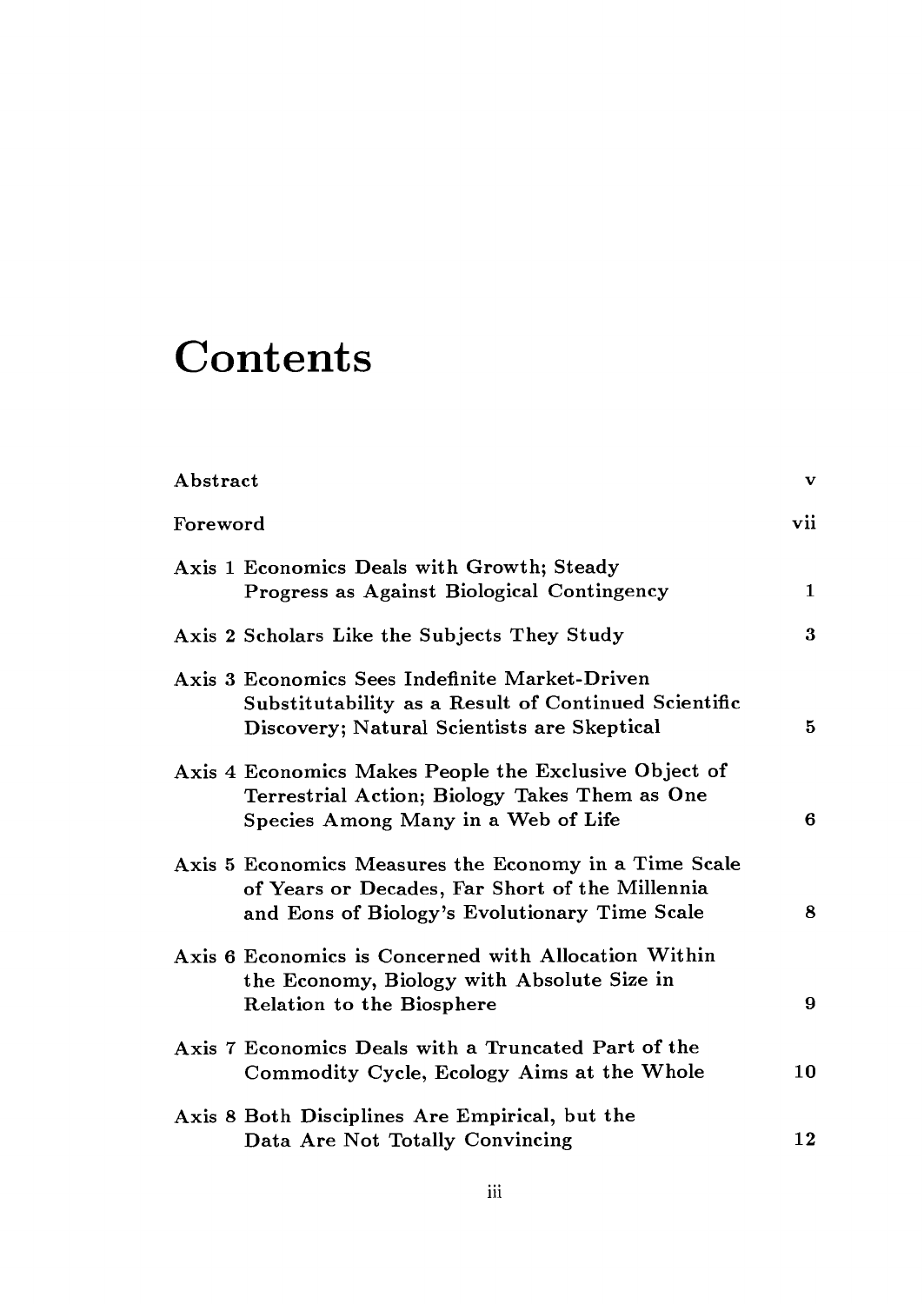| ıv | Contents |
|----|----------|
|    |          |
|    |          |

| Evidence and Proof in the Two Disciplines                                                                     | 14 |
|---------------------------------------------------------------------------------------------------------------|----|
| How Far Do the Eight Axes Help Us to Understand the<br>Differences Between the Biological and Economic Stands |    |
| on Population and Environment?                                                                                | 15 |
| Acknowledgments                                                                                               | 16 |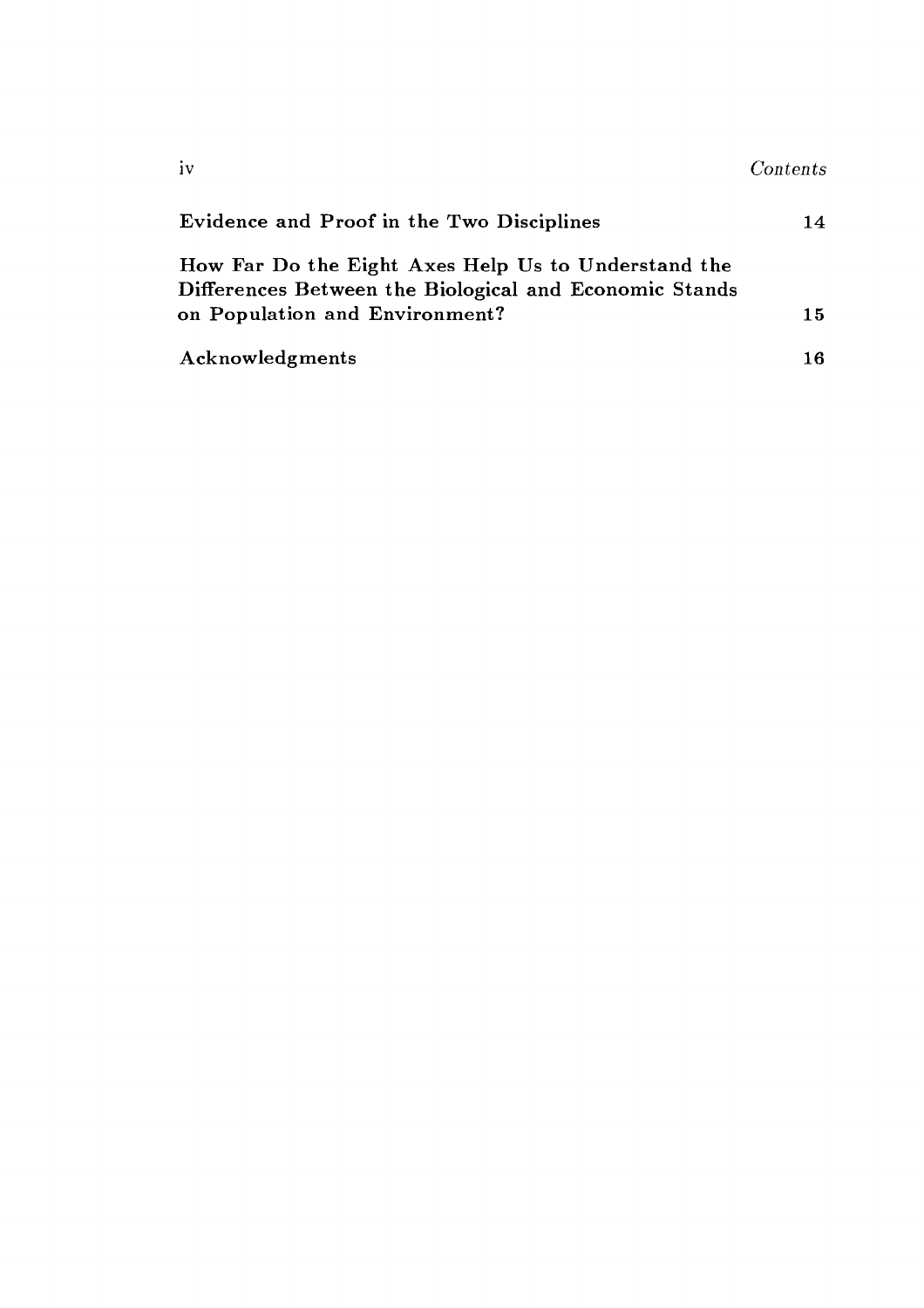### **Abstract**

Policy on population and environment in the United States and abroad has been vacillating, unsure of its course; it would be more decisive if the several disciplines could agree on the nature of the problems and their urgency. The two disciplines principally concerned are biology and economics, and the contribution of this paper is to identify eight of the many axes or directions on which the methods and traditions of the two are different. For example, the first of the axes runs between contingency and orderly progress, with biology tending to seek out the former and economics the latter; thus biologists can more easily comprehend catastrophes, such as the demise of the dinosaurs or widespread desertification. The third axis concerns indefinite market-driven substitutability, seen by economists as resulting from scientific discovery; natural scientists, including biologists, whose discoveries make possible the substitutions, are skeptical. Axis 7 results from the fact that economics concentrates on goods that are on the market, and so deals with a truncated part of the commodity cycle, while ecology aims at the whole; because goods disappear from economic statistics once they pass into the hands of consumers many of their ecological effects are invisible. I believe that from similar further study of the two disciplines a common set of policy recommendations will ultimately emerge.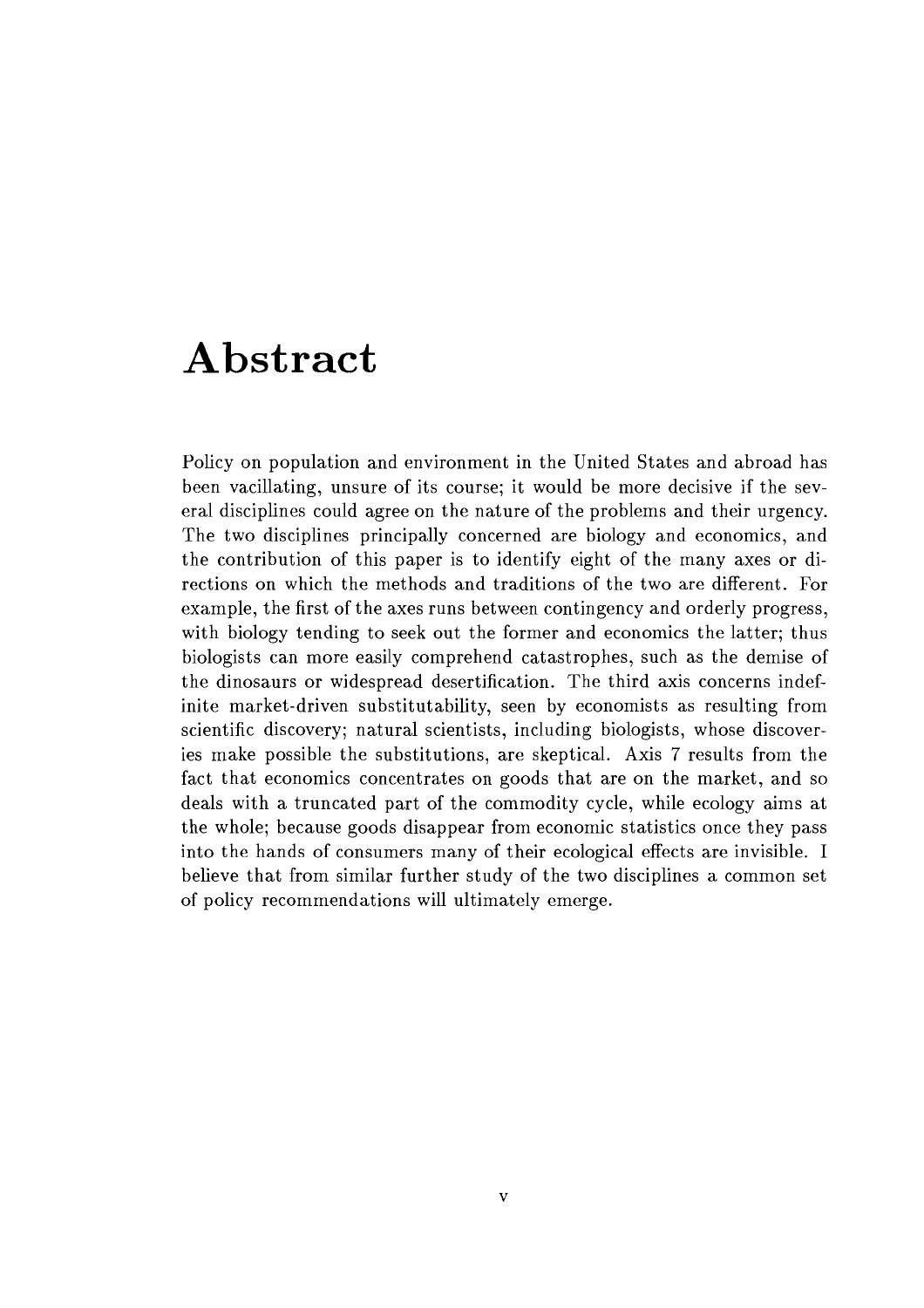### **Foreword**

Major problems of the world are only rarely dealt with by a single scientific discipline, and IIASA's concern with policies intended for application has forced the Institute to be interdisciplinary from the start. Our work on acid rain, on energy, and on global warming has one foot on the purely physical side  $-$  technical efficiency of our use of energy  $-$  and one on the human side - behavioral change to more efficient use or less energy-intensive activities.

The task of combining the results of the several disciplines bearing on a given question is always daunting, but it becomes especially troublesome when these come to opposing conclusions. Is population growth among the most immediate and serious threats to human welfare, or is it one of our less urgent problems? How does one make use of the results of two disciplines economics and biology in this case - in the area of application where their conclusions are so different?

To reconcile them one must find out what principles and methods of the two disciplines underlie the difference in conclusions. The paper that follows marks an important step in this direction.

> *Peter* E. de *Ja'nosi*  Director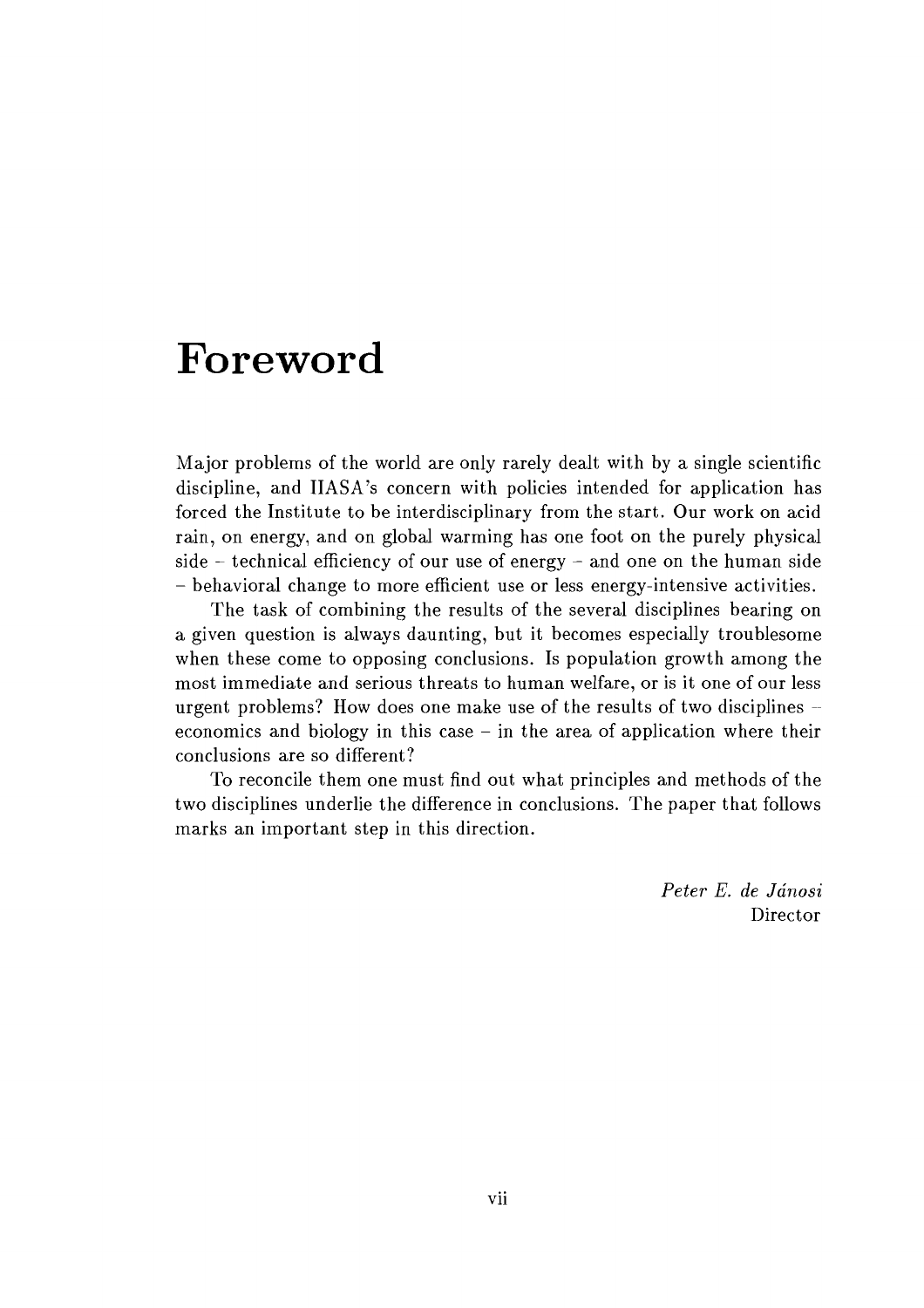# **Are There Ecological Limits to Population?**

*Nathan Ke yfitx* 

Two groups of scholars, both well represented in this Academy, arrive at different, sometimes quite opposite, conclusions on how close are the limits set by the ecosphere to the growth of the human population and the expansion of its activities. One group, including most biologists, says, in the words of the NAS Statement of 1992, "Global policies are urgently needed to promote ... more rapid stabilization of world population." The other group, mostly economists, says "If there are limits to growth they are very wide, and until we know more there is no urgent need for policy change." I refer to the contemporary disciplines, rather than to those of the 19th century.

Both groups consist of serious scholars, and the difference on the issue of growth that has developed between them cannot be an arbitrary whim of individuals but must have roots in their respective disciplines. An outsider to both, in reading their current literature I find eight axes of difference in their methods and perspectives that help to account for their different conclusions. Anyone who wishes to draw his or her own conclusion on the population question owes it to the practitioners of the two disciplines to understand what lies behind their difference, and to this understanding I will try to contribute.

#### **Axis 1 Economics Deals with Growth; Steady Progress as Against Biological Contingency**

To the modern biologists that I read there are many possibilities at every stage of evolution, and if we have come down from the trees and arrived at a condition where we are capable of walking upright and using language, we are just lucky. As biologists look back they see nothing inevitable about it.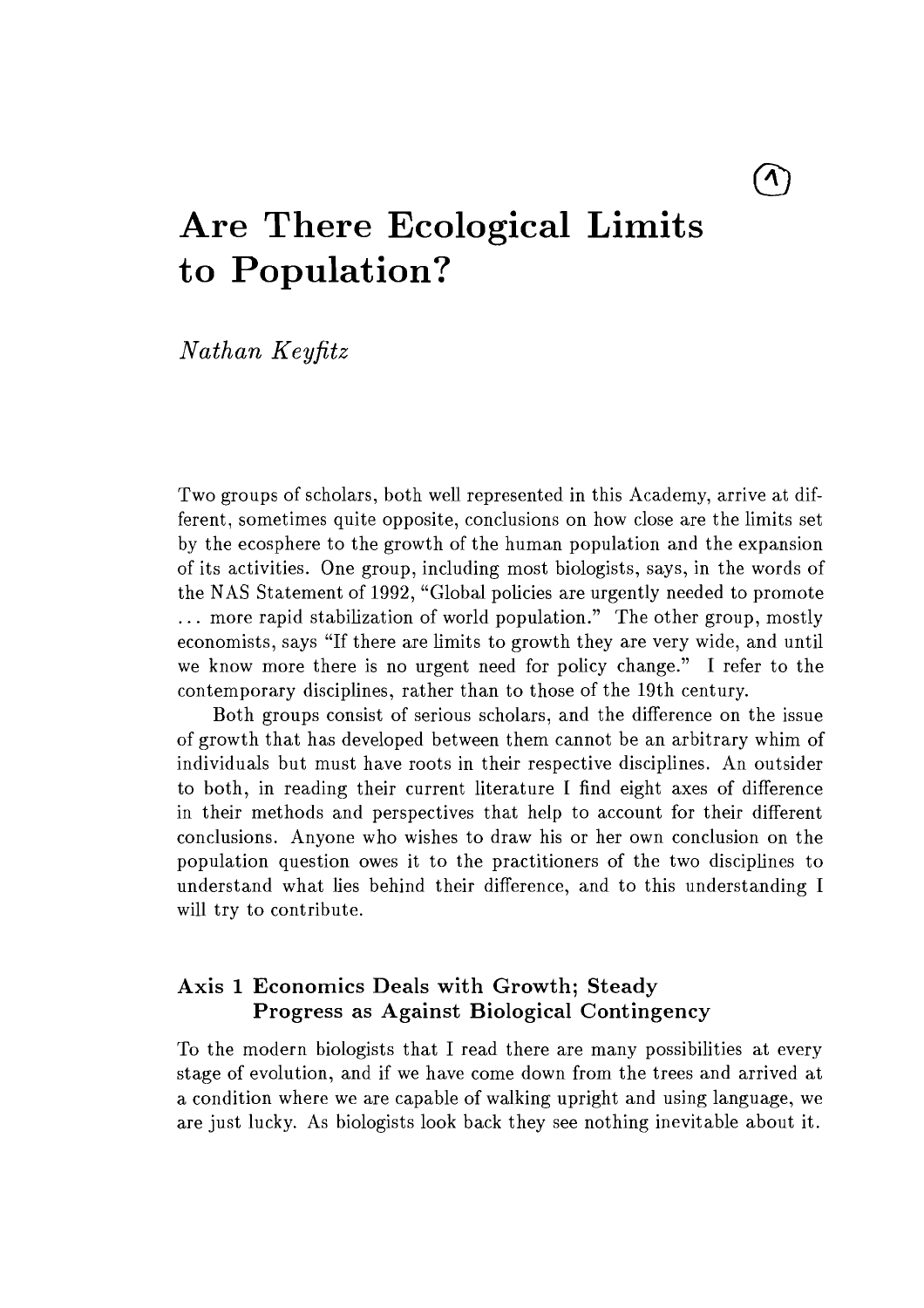Stephen Jay Gould<sup>1</sup> finds thoroughly unacceptable the 19th-century view that the whole history of the earth has been an unstoppable march to arrive at the goal of contemporary man. "This common scenario," he says, "is fiction rooted in traditional hopes for progress and predictability." He points out that

Mammals spent their first hundred million years - two thirds of their total history – as small creatures living in the nooks and crannies of a dinosaur's world. Their sixty million years of success following the demise of dinosaurs has been something of an afterthought. [Reference 1, page 318.]

The disappearance of the dinosaurs was by no means preordained, and if they had stayed

mammals would still be small creatures in the interstices of their world. This situation prevailed for a hundred million years; why not for sixty million more?

He speaks of how quirky are climate and geography:

Continents fragment and disperse; oceanic circulation changes; rivers alter their course; mountains rise; estuaries dry up. If life works more by tracking environment than by climbing up a ladder of progress, then contingency should reign. [Reference 1, page 300.]

Such uncertainty in the historical process that brought us here is conducive to a sense that the future is also uncertain, that to think our biological fate is under our control is an illusion.

This is very different from the modern economic concept of continuing growth, which sums up all that is most desirable in the rich panoply of possessions with which our technology and economy have endowed us. One of the books that announced the new way of economic thinking was entitled just that: *Modern Economic Growth*, by Simon Kuznets.<sup>2</sup> Few of us want to stop where we now stand, to freeze our collection of technical marvels. We expect economic production to continue increasing, without any gap or interruption, at some positive rate each year. Our children and our grandchildren will be richer than we are; if they are more numerous so that there are more problems of accommodating them, they will also have more powerful instruments for rearranging their environment.

<sup>&#</sup>x27;Gould, S.J., 1989, *Wonderful Life: The Burgess Shale and the Nature of History,*  W.W. Norton, New York, NY, USA.

<sup>&#</sup>x27;Kuznets, S., 1966, *Modern Economic Growth, Rate, Structure and Spread,* Yale University Press, New Haven, CT, USA.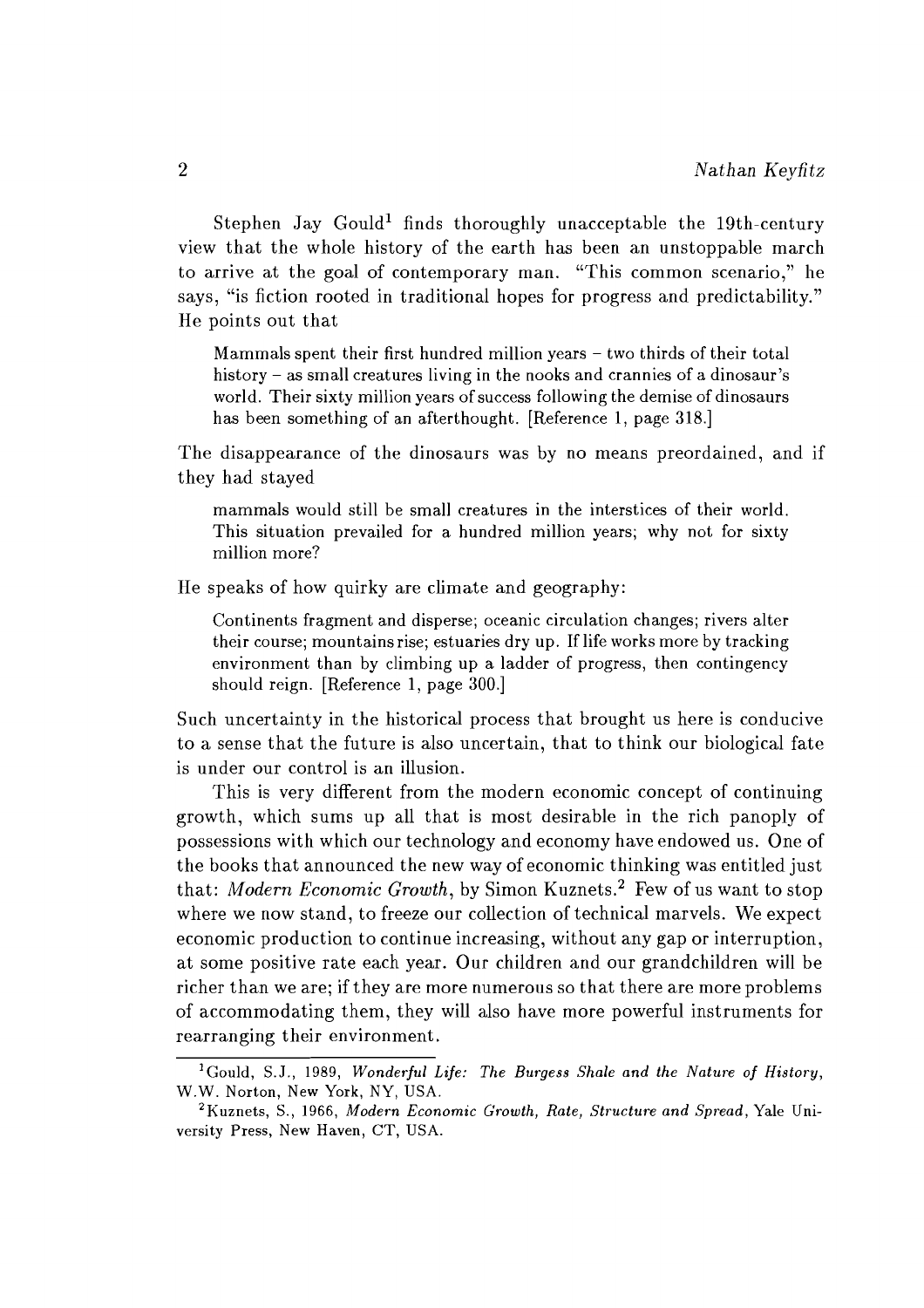Note that this outlook did not similarly dominate 19th-century economics. For it, land set limits to expansion; beyond a certain point more people would be poorer people. Economics has gone from a 19th-century sense of limits to today's revisionism that frees the economy from most external constraints.

Biology has also changed since the 19th century, but in the opposite direction. A hundred years ago it believed that the whole history of the world was upwards, culminating in Victorian society, and mankind would continue along the upward path. This was most clearly expressed by Herbert Spencer. He could confidently assure his readers that

Progress ... is not an accident, but a necessity .... It is a part of nature,<sup>3</sup>

and there could be absolutely no doubt about its continuing. That is the view that Gould and his colleagues reject.

To express the two tendencies in their starkest form, biology went from a 19th-century view of indefinite progress to a 20th-century awareness of contingency, and economics from a 19th-century sense of limits of land and other resources to a 20th-century perspective of ever-continuing growth.

What has all this to do with the differences in attitudes toward growth? A great deal. Biologists have present in their discipline and in their minds the vast changes in the ecosphere, often sudden and catastrophic, that have taken place over geological time; they cannot exclude the possibility that such events will occur in the future; the changes man is now making are of the kind that could trigger the next such event. No similar concepts exist within the discipline of economics. Joseph Schumpeter<sup>4</sup> suggested the possibility of sudden mutations, but such thinking is far from the center of today's economics.

#### Axis 2 Scholars Like the Subjects They Study

Scholars would not produce worthwhile results if they did not have some affection for the subjects of their study. Anthropologists like the peoples among whom they live in much discomfort, and taxonomists like the species they identify and classify. Paul and Anne Ehrlich put first among the four values of biodiversity that

<sup>3</sup>Spencer, H., 1850, *Social Statics,* Part i, Chapter 2.4.

<sup>&#</sup>x27;Schurnpeter, J., 1934, *Theory of Economic Development,* Harvard University Press, Cambridge, MA, USA.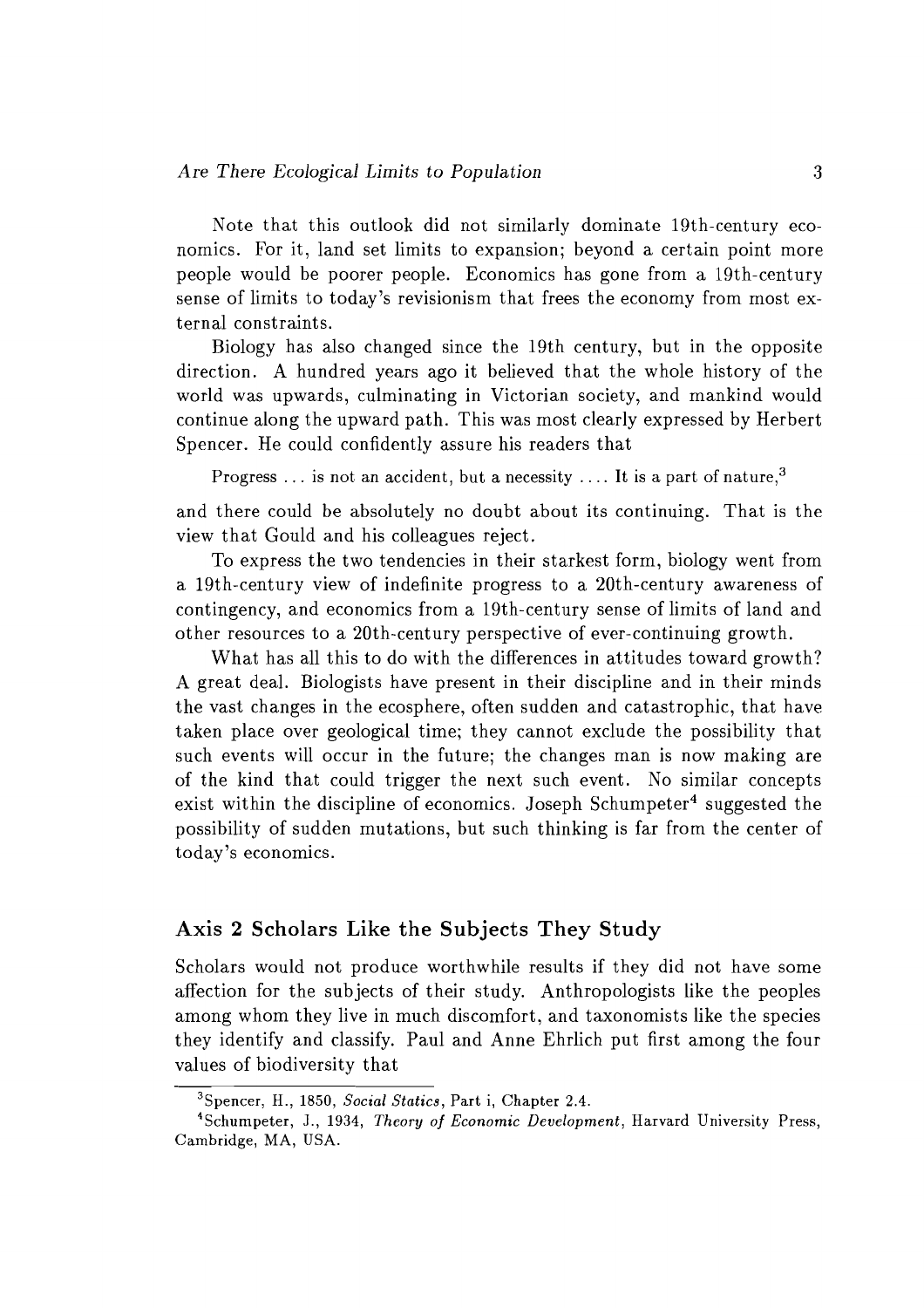the dominant species on earth, Homo **sapiens** has an ethical, stewardship responsibility towards humanity's only known living companions in the  $universe.<sup>5</sup>$ 

Samuel Preston opposed such views in commenting on a statement of the President of the Environmental Fund:

These modes of thought seem to come particularly easily to biologists and ecologists, who as a group are almost surely endowed with an above-average reverence for nature and are inclined to view man's intrusions as violations of a sanctified order.6 [Reference 6, page 69.1

And we similarly read in an earlier NAS economic report that

no single exhaustible resource is essential or irreplaceable; it is valued for its economic contribution, not for its own sake.<sup>7</sup> [Reference 7, page 86.]

Less often referred to is the fact that just as biologists like nature, so economists like economic growth. They regard as a predominating objective the ever-increasing production of commodities and services. Liking one's subject of study can lead to bias, whether in natural or in social science. There is symmetry on this, up to a certain point.

Unfortunately for my well-meaning effort to reconcile economics and biology, we seem on this to fall into the quicksand of values. Is growth of goods and services a more worthy object of affection than species? Do we want growth enough to risk irreversible damage to the ecosystem that is our ultimate support? How do we rate our own incomes against the incomes of our children and grandchildren? Note that in this we are valuing increments at the margin - the environment versus even higher incomes for those already rich, the environment versus a larger number of poor people beyond the 4 billion or so already here.

For economics, a social science, people's attitudes are central; for natural science the attitudes of subjects can be disregarded. If everyone thinks that a bank is insolvent, then that bank will surely have to close its doors, however

<sup>5</sup>Ehrlich, P.R., and Ehrlich, A.H., 1992, The Value of Biodiversity, *Ambio* 21(3):219- 216.

 ${}^6$ Preston, S.H., 1986, Are the Economic Consequences of Population Growth a Sound Basis for Population Policy? pp. 67-95 in J. Menken, ed., *World Population and US Policy: The Choices Ahead,* The American Assembly and W.W. Norton, New York, NY, USA.

<sup>&</sup>lt;sup>7</sup>National Research Council, Working Group on Population Growth and Economic Development, Committee on Population, 1986, *Population Growth and Economic Development: Policy Questions,* National Academy Press, Washington, DC, USA.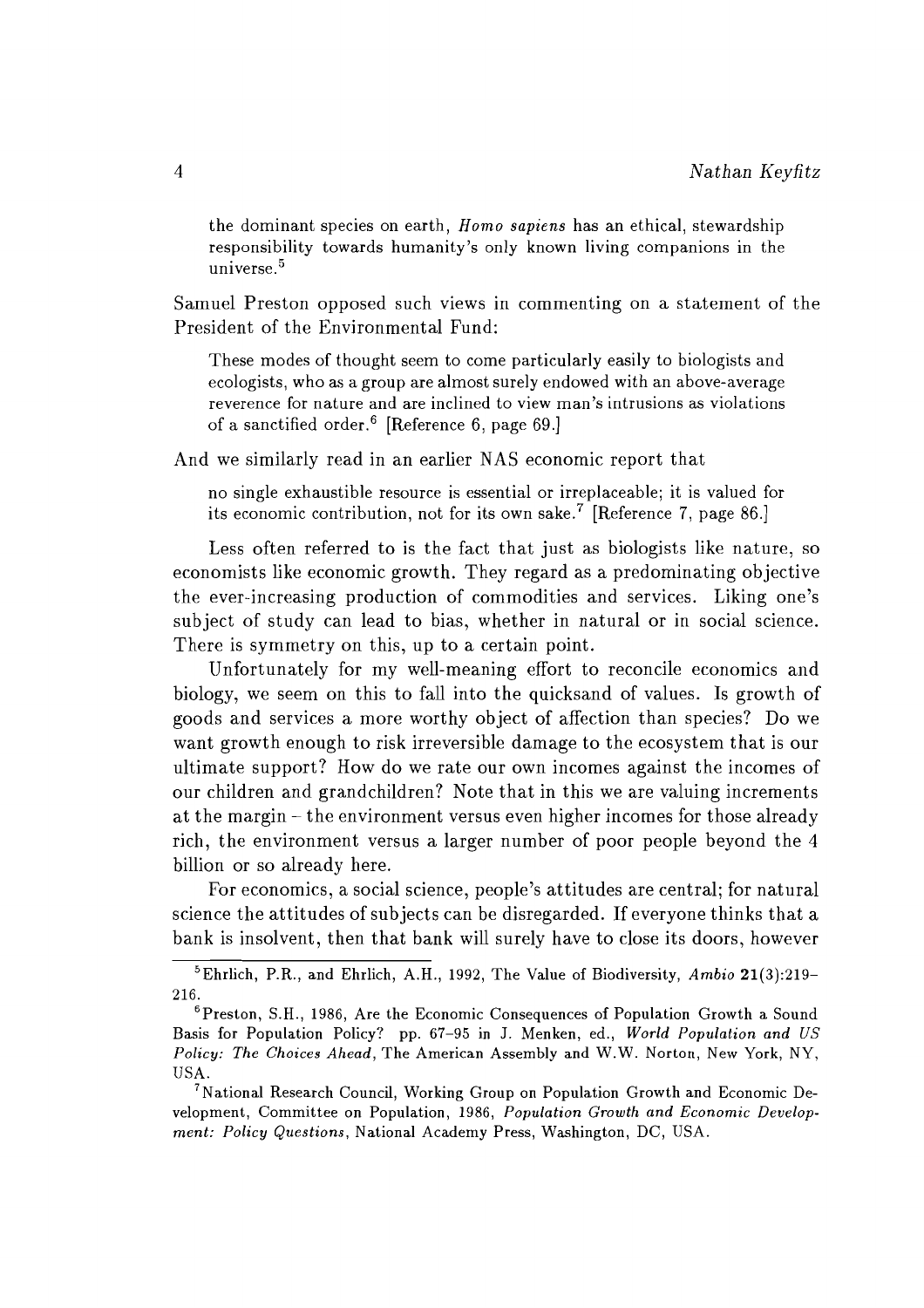sound its balance sheet may be. Sociologist Robert Merton<sup>8</sup> spoke of the "self-fulfilling prophecy" to describe the general case where a belief, whether true or not, brings itself into existence. Label boys potential criminals and that leads many to criminal behavior.

An exaggerated sense of limits of the environment, its incapacity to support more people, would add to other factors weakening confidence. And at this point economists are both scientific analysts of the economy and actors in it. If they are conscientious they feel a duty not to darken the prospect unless they are absolutely sure.

#### **Axis 3 Economics Sees Indefinite Market-Driven Substitutability as a Result of Continued Scientific Discovery; Natural Scientists are Skeptical**

Always near the center of economics, and especially stressed in recent years, is the concept of substitution. If some material becomes rare its price rises, less essential uses of it are abandoned, the search goes on for fresh sources, and science turns to finding more common materials that will serve the same purpose.

References to history that will support this are easily found. Again and again industrial advance threatened to come to a halt because of a shortage; propagators of gloom were invariably proven wrong. William Stanley Jevons<sup>9</sup> in the 19th century saw Britain's population unable to buy the imported food on which it fed itself as its coal stocks were exhausted, so that its manufacturing would come to a stop. Nothing of the kind has happened. From the evidence of the past it is argued that any likely future shortage will be met by substitution, in which scientists, impelled by the inducements of free markets, will come up with the needed technologies.

Natural scientists should be enormously flattered by this confidence reposed in them. It is they, after all, and no one else who can make the advances in fundamental knowledge on which the technology of substitution would be based, the technology that would permit 10 or 12 billion people to live prosperously on this same planet by the middle of the 21st century.

**<sup>&#</sup>x27;Merton, R.K., 1936, The Unintended Consequences of Purposive Social Action,** *American Sociological Review* **1:894-904.** 

**<sup>&#</sup>x27;Jevons, W.S., 1909,** *The Coal Question: An Enquiry Concerning the Progress of the Nations and the Probable Exhaustion of Our Coal Mines,* **Macmillan, London, UK.**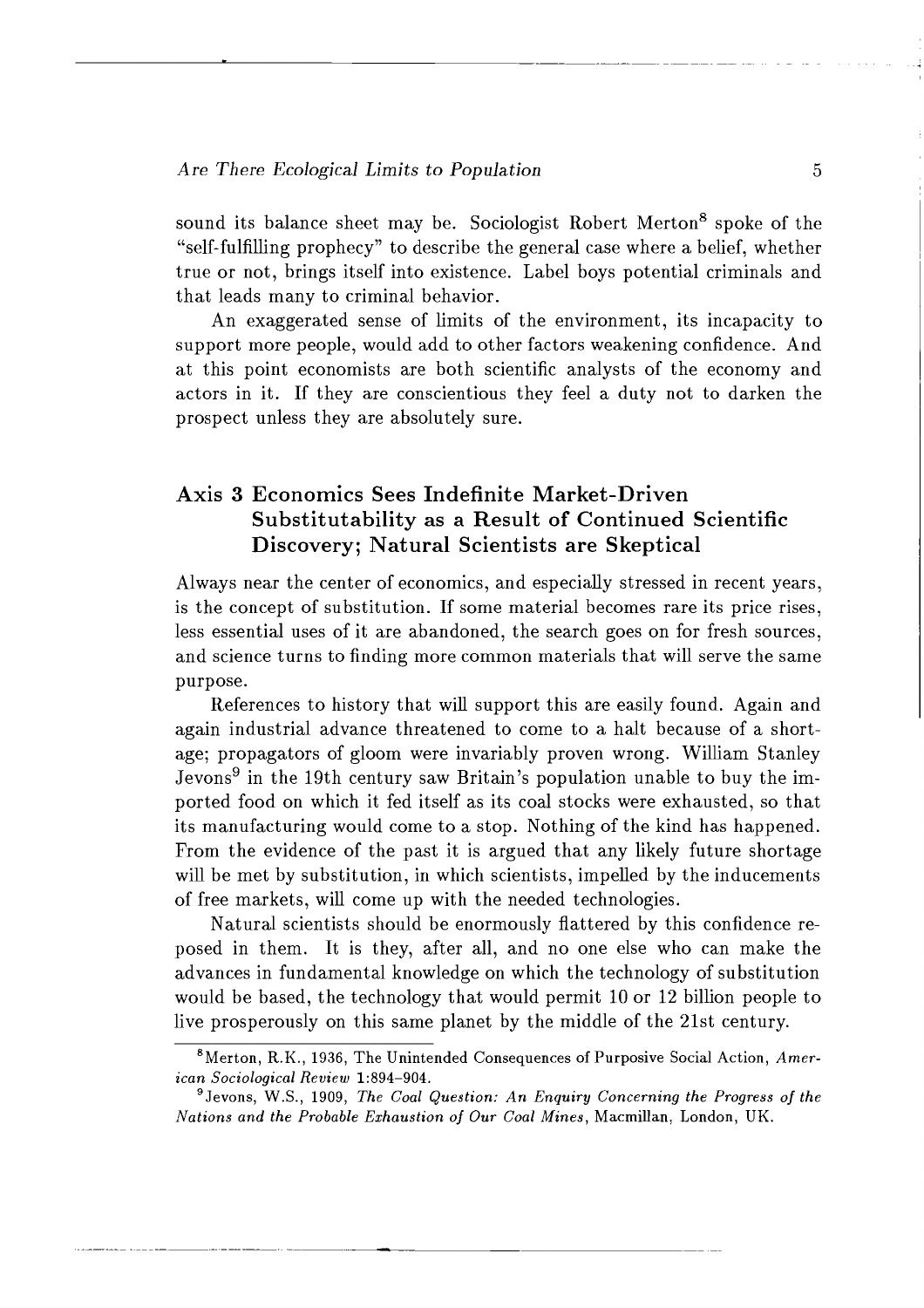Yet scientists reject the compliment; they take a view whose mature expression is given by the joint statement of this Academy and the venerable and equally distinguished Royal Society of London, which between them include a high proportion of the world's most creative scientists. I will refresh your memory by citing just two sentences:

If current predictions of population growth prove accurate and patterns of human activity on the planet remain unchanged, science and technology may not be able to prevent either irreversible degradation of the environment or continued poverty for much of the world  $\dots$  [I]t is not prudent to rely on science alone to solve problems created by rapid population growth, wasteful resource consumption and harmful human practices.<sup>10</sup>

Harvey Brooks expresses a measured outlook, but also with qualifications. Science clearly helps adaptation of larger populations, and yet in the very course of doing so, it often creates new problems. He goes so far as to say:

It is not clear  $-$  or at least not agreed on  $-$  which side of the adaptation equation science and technology should be weighed in on.<sup>11</sup>

I can only sum up this part by saying that science is apparently less trusted by those who practice it than by its admirers.

#### **Axis 4 Economics Makes People the Exclusive Object of Terrestrial Action; Biology Takes Them as One Species Among Many in a Web of Life**

Each species, whether on land or sea, whether bacterium or elephant or man, eats and is eaten, exists, and is totally dependent on a commensal balance with the species around it. If it changes its numbers, say by an exogenous fall in its death rate, the balance changes; insofar as it increases that will have consequences for the species on which it lives. No species can escape this predicament, certainly the mere fact that its central nervous system

<sup>&</sup>lt;sup>10</sup>Sir Michael Ativah, President of the Royal Society of London, and Frank Press, President of the US National Academy of Sciences, 1992, Population Growth, Resource Consumption and a Sustainable World, A Joint Statement by the Officers of the Royal Society of London and the US National Academy of Sciences.

<sup>&</sup>lt;sup>11</sup> Brooks, H., 1992, Sustainability and Technology, p. 37 in N. Keyfitz, ed., *Science and Sustainability: Selected Papers on IIASA's 20th Anniversary,* International Institute for Applied Systems Analysis, Laxenburg, Austria.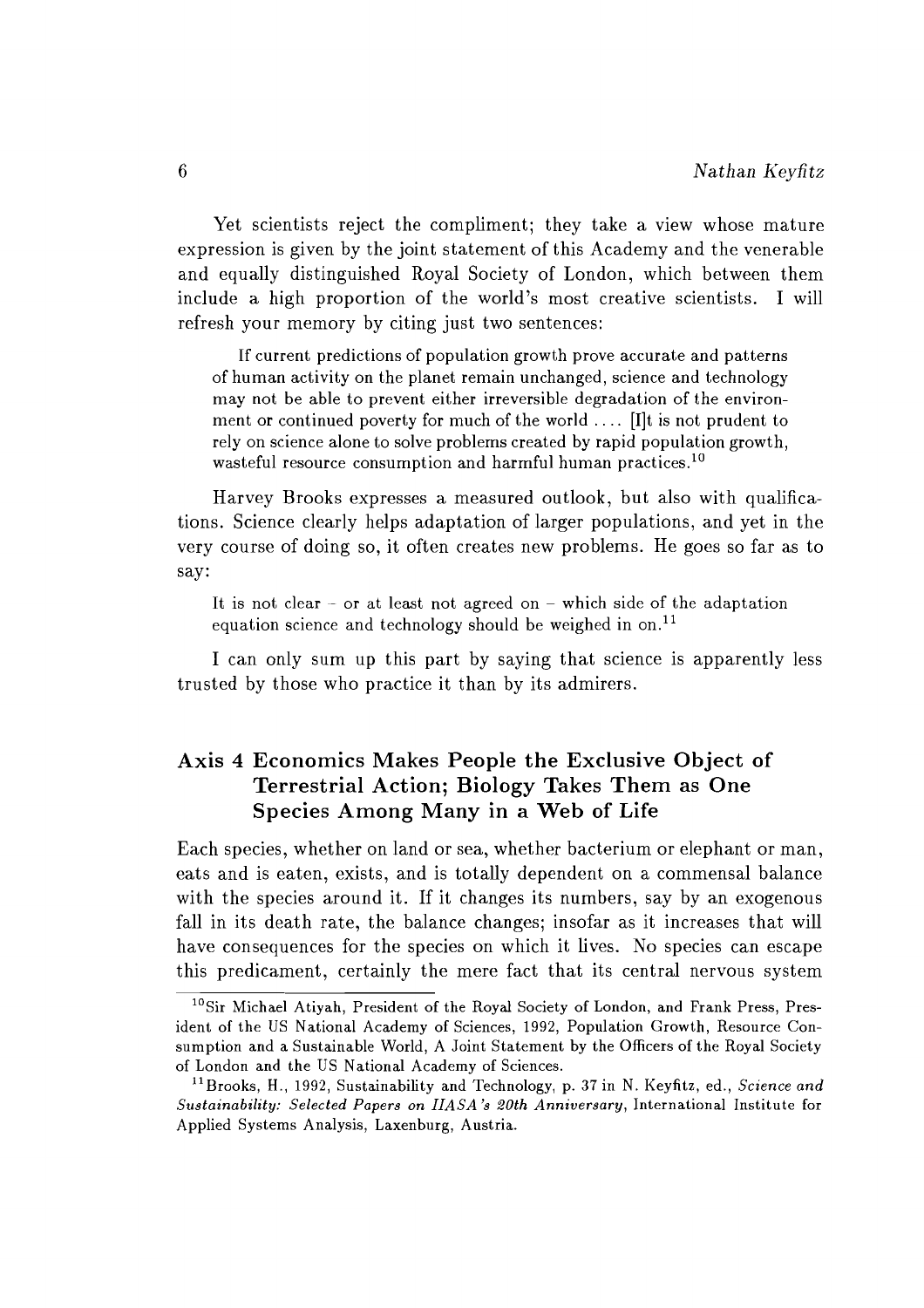includes a brain weighing 1.5 kg does not release it from the web of life. No clever technologies will enable it to modify the laws of nature in its favor.

Do we need to be concerned that some of our actions greatly increase the rate of species extinction? Not if the species are mere insects or bacteria of no positive value, say economists. But a biologist, Robert Sokal, expresses a different view:

[Alnother reason biologists value species diversity is that each species is the result of a unique, nonrepeatable evolutionary process. Nature has made several million experiments (the species) that have survived the process of evolution . . . . Whatever we destroy now is unrecoverable. It is as though some percentage of all the authors that have ever written were to be expunged from the libraries of the world.<sup>12</sup>

And Peter Raven and Edward Wilson insist that

Wild species . . . provide essential services to the ecosystem, from the maintenance of hydrologic cycles to the nitrification of soils.<sup>13</sup>

Kenneth Arrow14 has been virtually alone among economists in giving systematic thought to this matter and developing an ingenious model for judging policy whose results may be irreversible.

Species are disappearing anyhow, so what matter if humans cause a few more to vanish? But it is not a matter of a few. All biologists who have written on biodiversity agree that the rate of loss through deforestation is far greater than the background rate before people came on the scene.

Both ecologists and economists say we should not take action to interfere with what is now going on. Unfortunately that verbal agreement translates into two diametrically opposed policy conclusions, depending on what one means by "interfere." For ecologists the present growth of population and goods is the grossest form of interference, and we should act to bring it under control if not to a stop at the earliest possible moment. For economists, we should hesitate to do anything that would interfere with the growth that is so necessary to employment and progress.

<sup>12</sup>Sokal, R.R., Personal Communication, 15 April 1993.

**<sup>13</sup>**Raven, P.H., and Wilson, E.O., 1992, A Fifty-year Plan for Biodiversity Surveys, *Science* 258(Novernber 13):1099-1100.

<sup>&</sup>lt;sup>14</sup> Arrow, K.J., and Fisher, A.C., 1974, Environmental Preservation, Uncertainty and Irreversibility, *Quarterly Journal of Economics* 88(2):312-319, May *7,* No. 351.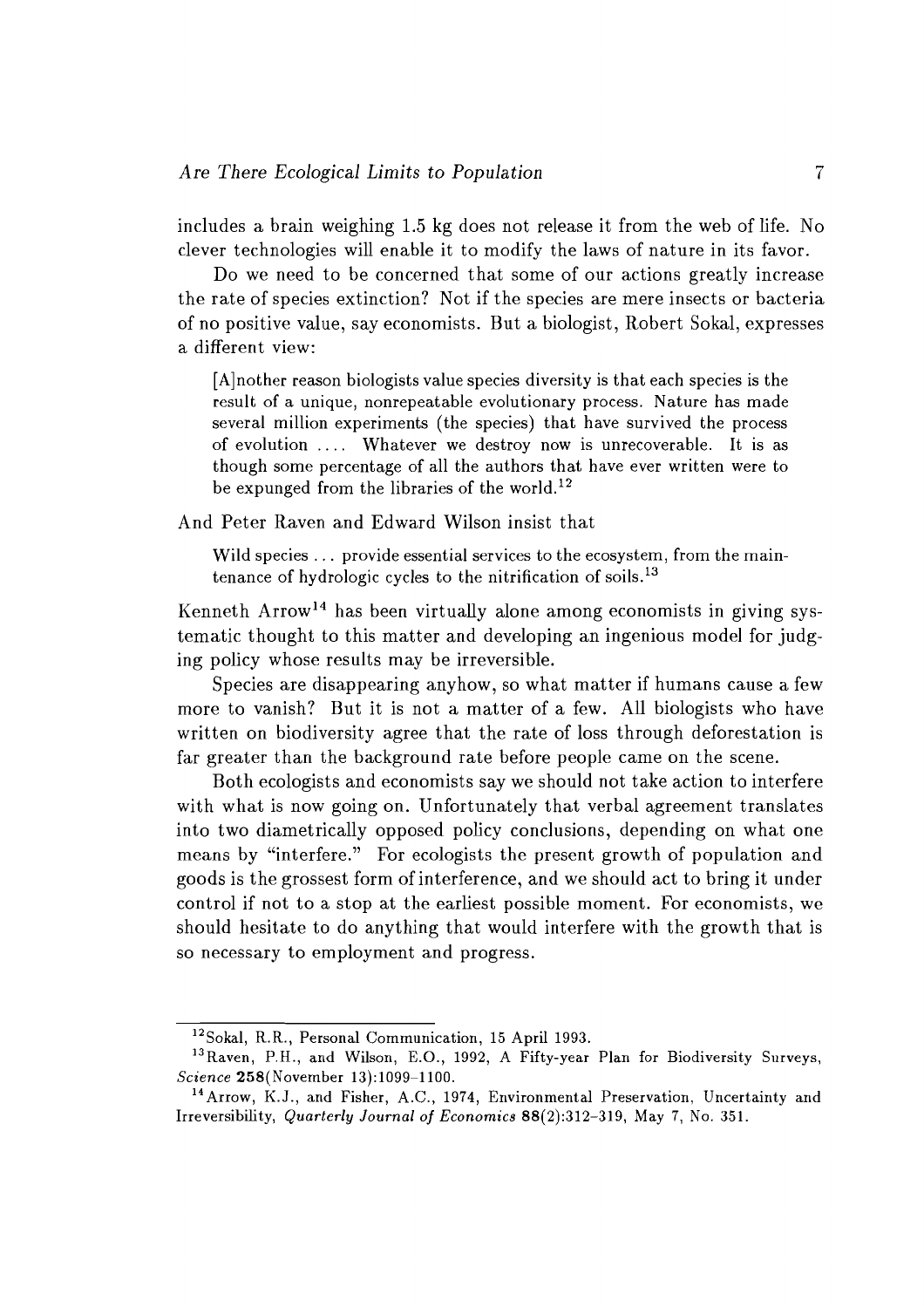#### Axis 5 Economics Measures the Economy in a Time Scale of Years or Decades, Far Short of the Millennia and Eons of Biology's Evolutionary Time Scale

With their small numbers and their simple and stable techniques for gaining a livelihood, our hunting ancestors who emerged 1 or 2 million years ago did not greatly disturb the natural environment in which they lived. Lee and Devore say of human existence before the Neolithic,

The hunting way of life has been the most successful and persistent adaptation man has ever achieved.15

The adaptation was based on a very long experience - people have lived by hunting 100 times as long as they have lived by agriculture, and several thousand times as long as they have lived by industry.

But what those hunting cultures could not adapt to was the agricultural world of increasing populations and expanding economies. Yet for Lee and Devore the matter of adaptation is not settled: the books are not yet closed. In their words,

It is still an open question whether man will be able to survive the exceedingly complex and unstable ecological conditions he has created for himsel $f<sup>16</sup>$ 

I cite Lee and Devore only to give the flavor of the long-range preoccupation of a discipline  $-$  anthropology  $-$  that straddles biological and social science.

It is not necessary to quote the other side to convince you that economics considers shorter periods and that it does not see the hunting and gathering cultures as an option. The business pages of the daily papers report today's market levels compared with those of last week; if they forecast, it is for conditions next month or later this year. Even Lawrence Klein's LINK model, which he recently extended to endogenize demographic variables, shows them only to the year  $2025 - i.e.,$  a little over 30 years.<sup>17</sup>

The contrast is expressible in terms of discount rates. With market rates the condition 30 years from now, let alone that on an ecological time scale, is of little importance. That businessmen making their decisions necessarily

<sup>15</sup>Lee, R.B., and Devore, I., eds., 1968, *Man the Hunter,* Aldine, Chicago, IL, USA. l6 *Ibid.* 

<sup>&</sup>lt;sup>17</sup>Klein, L.R., 1992, A Linear Model for Environment and Development, pp. 213-242 in N. Keyfitz, ed., *Science and Sustainability: Selected Papers on IIASA's 20th Anniversary*, International Institute for Applied Systems Analysis, Laxenburg, Austria.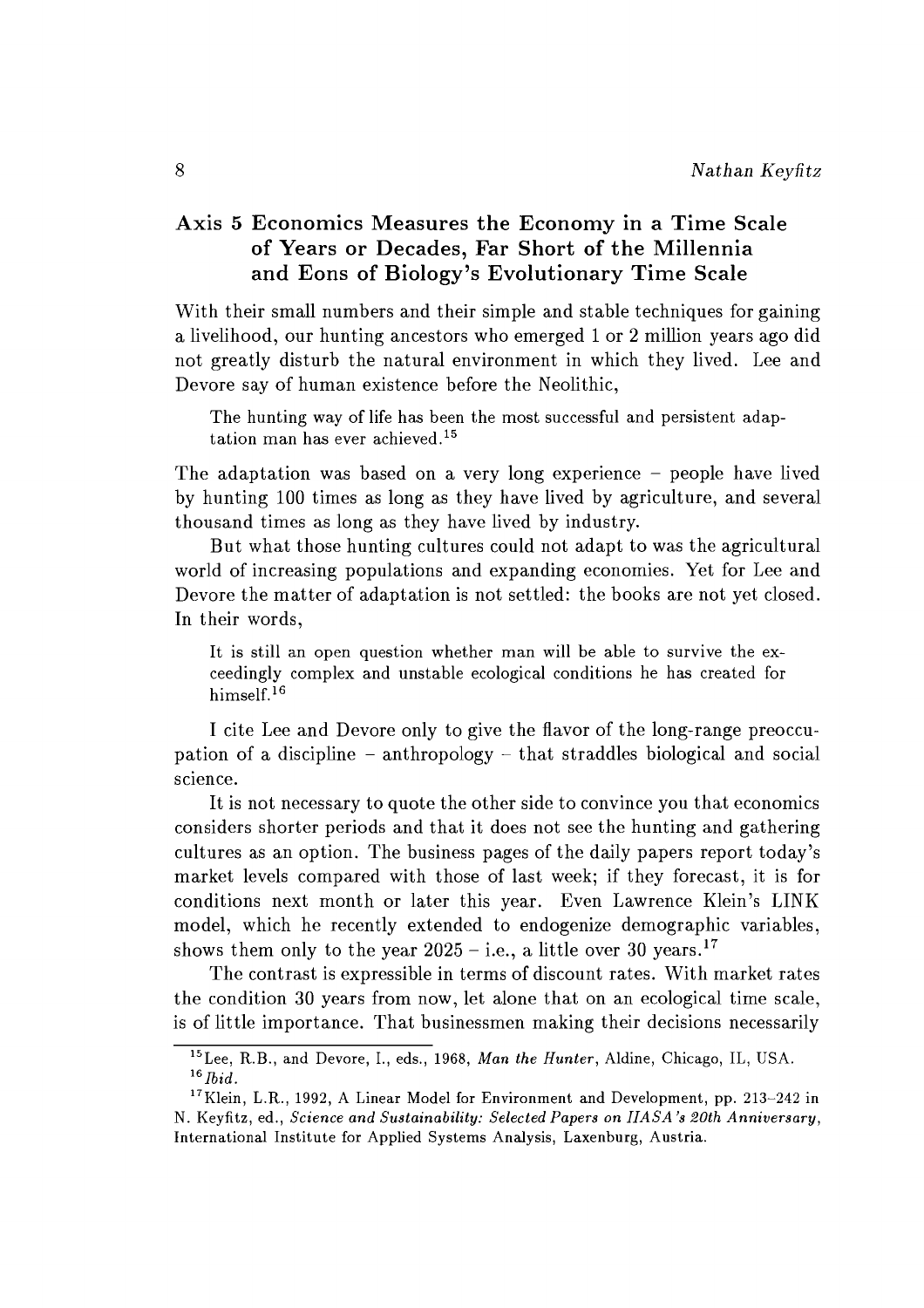calculate with the rates that the bank charges them for loans means that they cannot afford to consider conditions even a generation or two down the line.

#### **Axis 6 Economics is Concerned with Allocation Within the Economy, Biology with Absolute Size in Relation to the Biosphere**

Herman Daly has been vocal in asserting that economics can study allocation of inputs and outputs of the economy indefinitely without ever discovering limits set by the ecosystem within which the economy has to sit. In his words neoclassical economic theory

suffers from a total failure to distinguish the problem of optimal allocation of resources from the problem of the optimum scale of the economy relative to the ecosystem in which the economy is physically embedded.<sup>18</sup> [Reference 18, page 1719.]

While this is true of contemporary economics, it does not apply to the classics. We think back to the three classical factors of production  $-$ land, labor, and capital - that until this generation were the three equally emphasized inputs. With these an increase of population (i.e., labor), in the presence of the same land and capital, inevitably implied a fall in production per person. But today land and capital in the classical sense have mostly disappeared from production models. This reflects confidence that more food can be produced on the same land and that other shortages of resources will similarly be met by science, a confidence on the part of nonscientists referred to above.

Scale - just how big population and other elements of the economy are in relation to the size of the planet and its components - is the essence of the environmental problem, whereas allocation - which individuals and groups get what - affects the environment less. So why does economics neglect scale when it is so obviously relevant to all of its work, and not only environment? It does so, explains Kelley,

**<sup>18</sup>Kelley, A.C., 1988, Economic Consequences of Population Change in the Third World,**  *Journal of Economic Literature* **26(4):1684-1728, from Daly, H.E., 1986, Review of** *Population Growth and Economic Development: Policy Questions, Population and Development Review* **12(3):582-585.**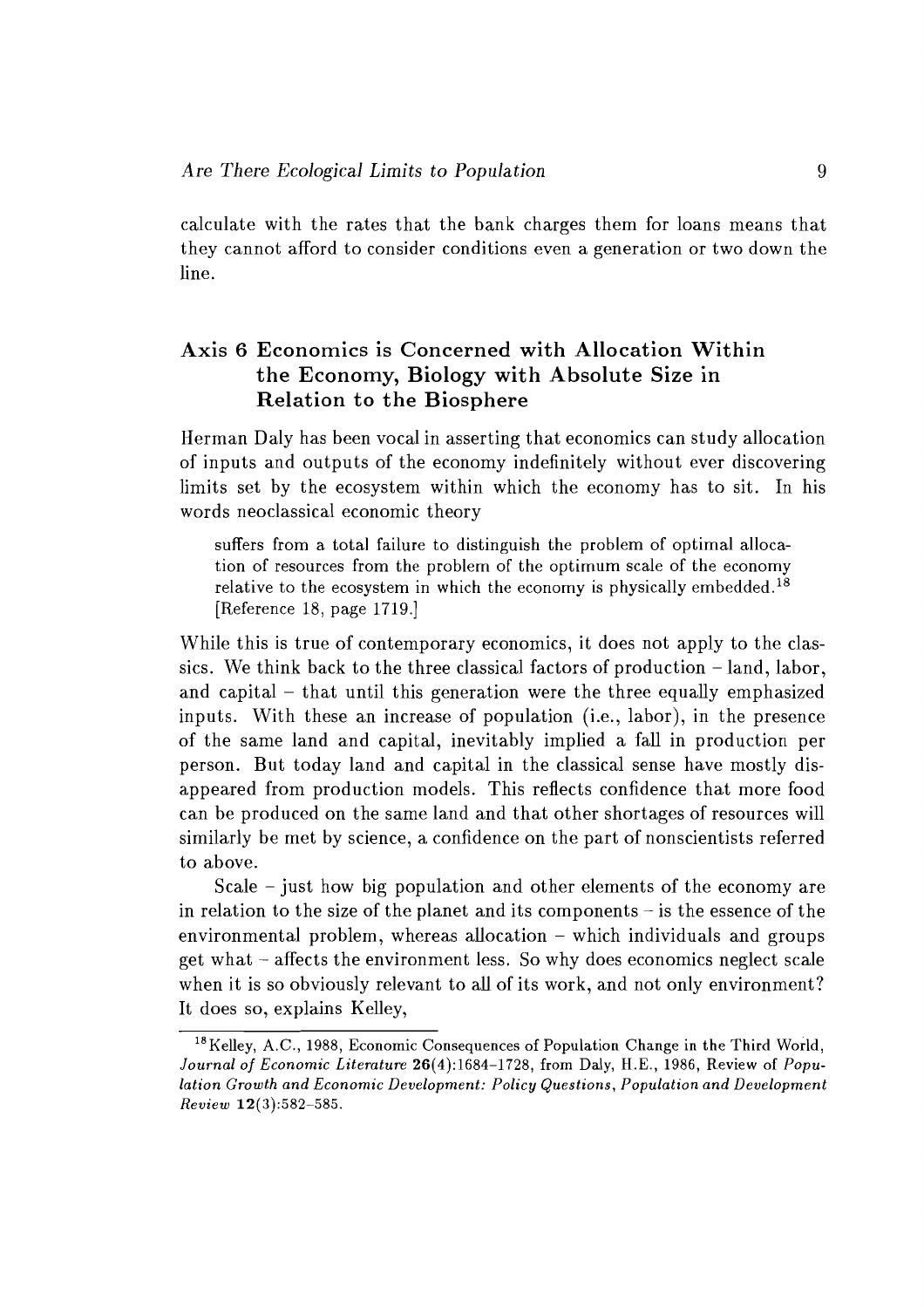because useful estimates of scale effects are unavailable [and] substantial difficulties are encountered in assigning a value to the environment for future generations.1g

#### **Axis 7 Economics Deals with a Truncated Part of the Commodity Cycle, Ecology Aims at the Whole**

The study of connections and consequences has been the main contribution of the popular ecological movement. It has drawn attention to the commodity cycle, which is much longer for ecology than for economics. For the economist the motor car starts with the exploration that discovers the iron ore and ends once the car leaves the showroom. The oil cycle similarly ends once the gasoline is pumped at the service station. Anything that happens before the oil is discovered by Caltex or after it is pumped into the customer's gas tank is of no consequence for the gross national product. Houses are the only item that is followed beyond the moment of sale to the consumer; nothing else is regarded as having any further relation to the market. Commodities become invisible and indeed nonexistent once they leave the market.

Thus the commodity history reported in accounting records is a truncated part of the whole. For the ecologist the oil cycle starts 100 million years earlier, with giant ferns decaying into the ground, and continues through the time when emissions are released as the car is driven, through to the effect of the nitrogen compounds on forests and the effect of the carbon dioxide on the global temperature. The automobile cycle does not end when the car is sold, but continues through the use of the car on the paved roads that it requires, its scrapping, perhaps its persistence on the landscape for many years, finally its disposal as landfill that integrates it with the ground again, but in very different form from the iron ore and other raw material components with which it started.

As Ronald Lee has pointed out to me, $20$  the reason for this is that private individuals have no reason to trace goods through the time before they come onto the market or after they have passed out of it. This has consequences: the lack of information makes the entities invisible; proper records for a longer interval of the commodity cycle would draw needed attention to ecological effects. Unfortunately I have no better idea than anyone else on how such a record can be made.

 $19$  *Ibid.* 

**<sup>20</sup>Personal Communication,** 16 **April 1993.**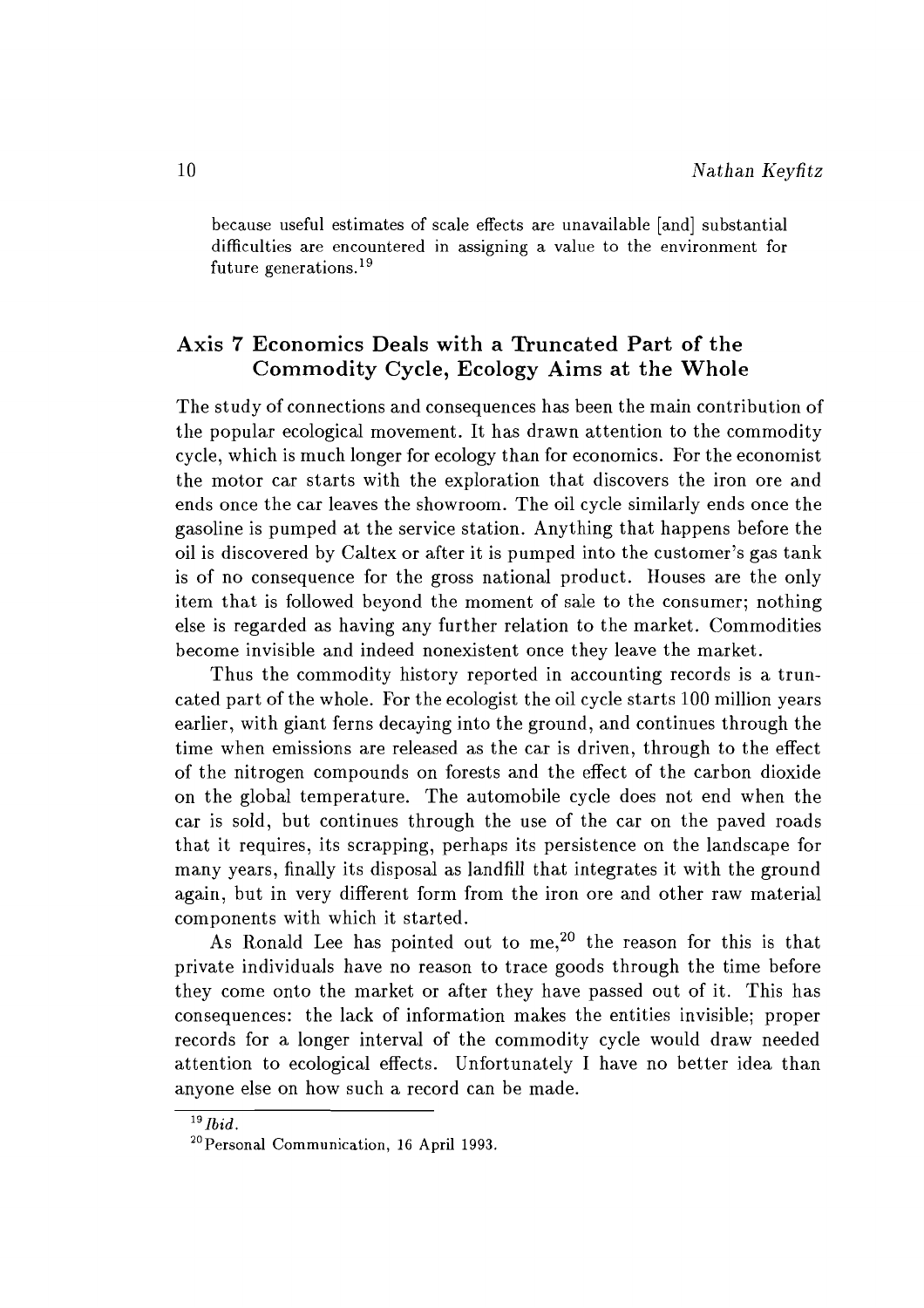What has the length of the commodity cycle to do with population? A great deal; if the commodity cycle does not end the moment the consumer takes possession of the commodity, then the number of people who buy it, use it, and ultimately discard it will be decisive for the environment.

Working with the longer commodity cycle reveals another feature of our industrial life, the previously unsuspected connectedness of things. It was Barry Commoner,<sup>21</sup> more than 20 years ago, who had the revealing insight on this and urged us to trace through the way that everything we did affected everything else.

This connectedness of things is covered in economics, which places a condition on the market's operating to the social advantage: people must be charged the full costs of their decisions - including the smoke that harms the neighbors' lungs and the destruction of landscapes that will affect their children. The one admitted role of government is to ensure through taxes that such externalities are included in costs, which is to say that they are internalized. When that is done there will then be nothing to fear from more goods and more people. This and many other aspects are thoroughly covered in Robert and Nancy Dorfman's<sup>22</sup> collection, which provides the best instruction so far to be had on how to think about the economics of the environment.

Ecologists agree, but with a strong qualification. In the play of interests that constitutes democratic politics, how can such fine tuning of prices emerge? They are surprised that economists, who assert most vigorously the incompetence of governments, insisting in most contexts that decisions should be left to the market, argue for entrusting governments with this supremely delicate task of ensuring that all costs are internalized. If everything is connected with everything else it is difficult enough to calculate the right (shadow) prices, let alone to expect them to be implemented through the play of democratic politics.

Internalization of externalities is especially difficult in regard to childbearing. If the cost of children is only partly paid by their parents, and part of the cost for education and other services is borne by the community, then economic theory tells us that there will be more children than there would be if all costs were covered by parents. Here is one matter in which legislatures will never internalize costs. No one, whether parent or bachelor,

<sup>21</sup>Commoner, B.H., 1971, *The Closing Circle: Nature, Man, and Technology,* Alfred A. Knopf, New York, NY, USA.

<sup>22</sup>Dorfman, R., and Dorfman, N., eds., 1992, *Economics of the Environment: Selected Readings,* 2nd edition, Norton, New York, NY, USA.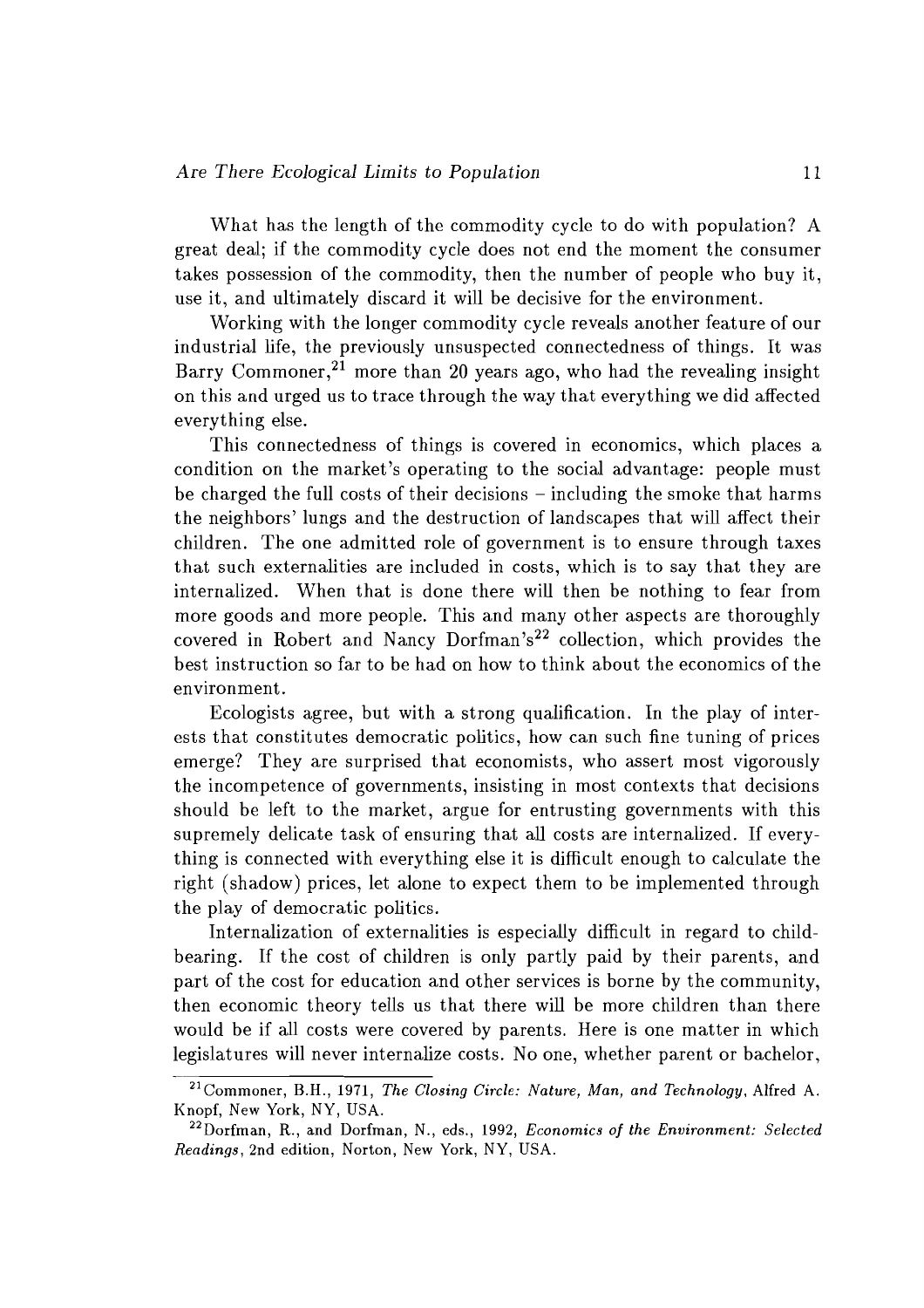| Era       | Annual compound growth rates, % |                |  |
|-----------|---------------------------------|----------------|--|
|           | Population                      | Per capita GDP |  |
| 500–1500  | 0.1                             | 0.0            |  |
| 1500-1700 | 0.2                             | 0.1            |  |
| 1700-1820 | 0.4                             | 0.2            |  |
| 1820-1980 | 0.9                             | $1.6\,$        |  |

Table 1. Performance characteristics of four eras.<sup>24</sup>

The sample includes 16 countries, 12 from Europe, plus Australia, Canada, Japan, and the United States. GDP denotes gross domestic product.

would today vote for making education optional and putting its whole cost on parents; once the child is born he or she has to be educated at least up to literacy, to be able to hold a job and be a responsible citizen.

#### Axis 8 Both Disciplines Are Empirical, but the Data Are Not Totally Convincing

Both biology and economics are empirical sciences, and they have assembled voluminous evidence on the effect of population. But none of it is conclusive. Take one item from the extensive and careful researches of Simon Kuznets.<sup>23</sup> He was impressed by the fact that industrialization got under way at exactly the same time as world population began to accelerate. A recent set of estimates, over the past millennium and a half, for 16 countries now industrialized, can indicate the kind of data used by Kuznets (Table 1).

It will be seen that as the rate of increase of the population grew, so did that of the per capita gross domestic product. The 19th and 20th centuries are the first time in world history that such a phenomenal growth of population has ever occurred, and certainly the first time for industrialization and its accompanying rise of income. When over the course of thousands of years two events occur within a few decades of one another they must surely be related. The sense of a relation is strengthened when we note that the fall of the birth rate during the 1920s and 1930s was accompanied by the fall in income of the 1930s and that the subsequent rise of births after World War II was accompanied by a rise in income.

<sup>&</sup>lt;sup>23</sup> Kuznets, S., 1973, *Population, Capital and Growth*, Norton, New York, NY, USA. <sup>24</sup> Maddison, A., 1982, *Phases of Capitalist Development*, Table 1.2, p. 6, Oxford University Press, New York, NY, USA.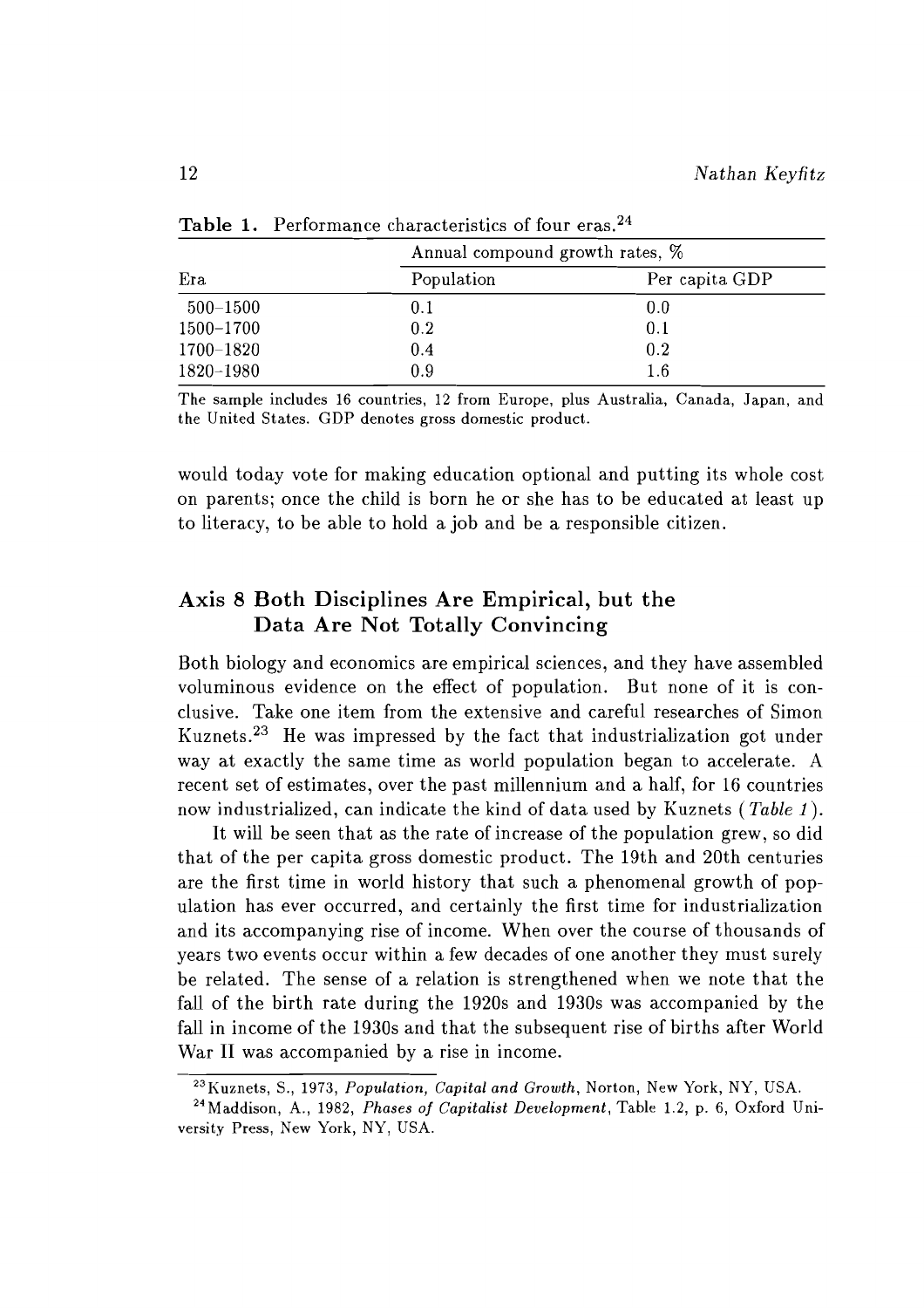But given the virtual simultaneity of the changes in population and income, it is not clear which caused which. Does population drive the economy, which Kuznets and others have thought a possibility, or does the improving economy lead to fewer deaths, and hence to rising population?

Coale and  $Hoover<sup>25</sup>$  worked with projections. They made forecasts for India and Mexico assuming (a) more people and (b) fewer people, with other features the same in both forecasts. Substantially faster growth appeared with the smaller population assumption, largely because in it capital would increase more rapidly. For many years this view was widely accepted, but has now gone out of fashion.

Beyond this is a considerable literature using cross-national correlations. Are the countries with more rapidly increasing populations showing less increase of income? They are not. But interpretation of this fact is difficult. Ronald Lee gives his evaluation of this literature:

[Tlhese cross-national studies have not provided what we might hope for: a rough and stylized depiction of the consequences of rapid population growth; unless, indeed, the absence of significant results is itself the result.26

Kelley agrees:

[Sltatistical correlations provide little prima facie information about the size or nature of the net impact of population growth on economic growth.<sup>27</sup>

And Simon Kuznets:

[W]e have not tested, or even approximated, empirical coefficients with which to weight the various positive and negative aspects of population growth. $^{28}$  [Reference 28, page 339.]

Biologists do not mainly employ statistical data; for them no general law need be sought to prove the harm of population increasing beyond the

<sup>25</sup>Coale, A.J., and Hoover, E.M., 1958, *Population Growth and Economic Development in Low-Income Countries,* p. 328, Princeton University Press, Princeton, NJ, USA.

<sup>26</sup>Lee, R.D., 1983, Economic Consequences of Population Size, Structure and Growth, *Newsletter* 17:43-59.

<sup>&</sup>lt;sup>27</sup>See reference 18.

<sup>28</sup>Kuznets, S., 1960, Population Change and Aggregate Output, in *Demographic and Economic Change in Developed Countries,* A Conference of the Universities-National Bureau Committee for Economic Research, Princeton University Press, Princeton, NJ, USA.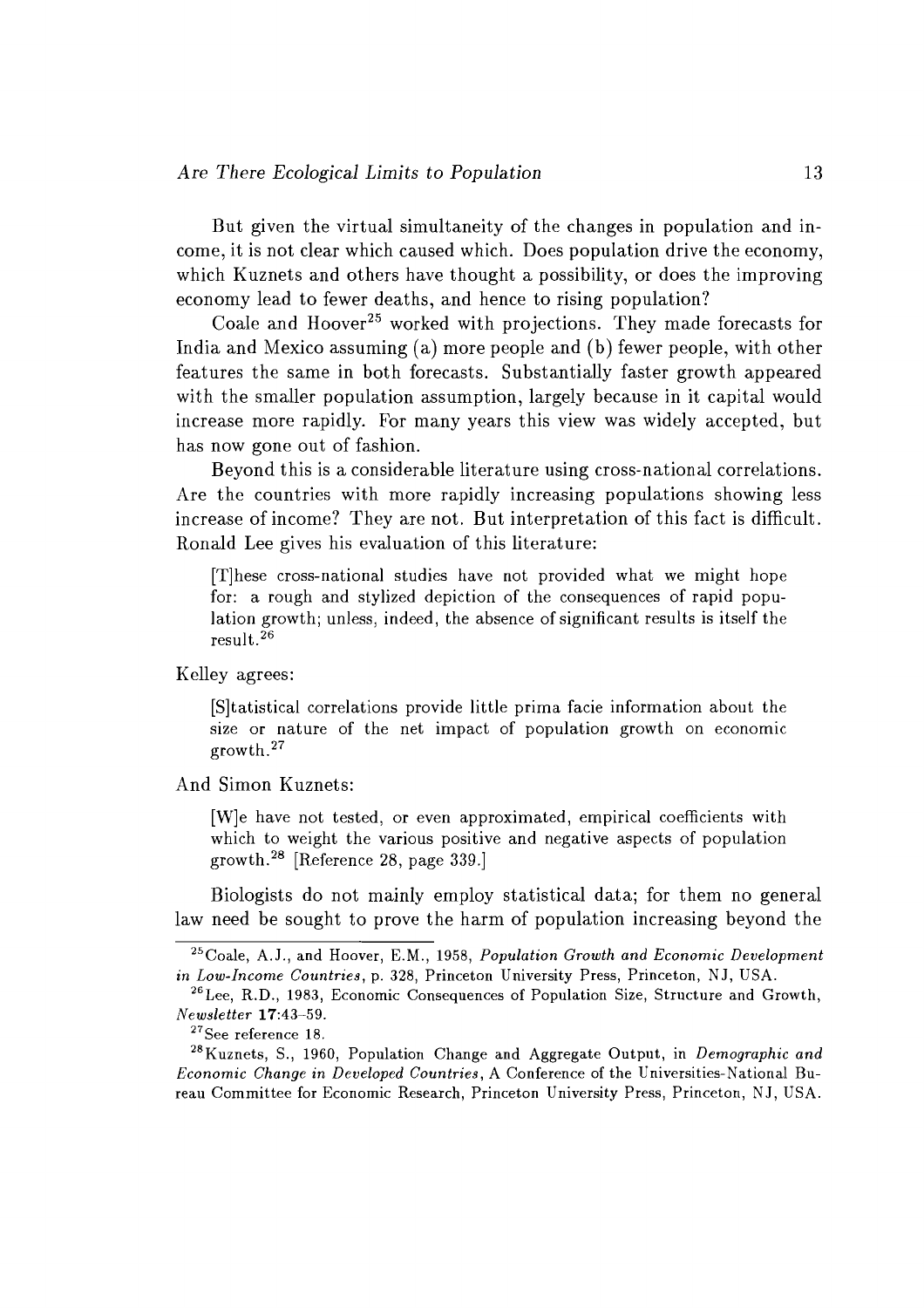high densities now existing. Special cases abound. I will mention only one, taken from the researches of historian Ping-ti  $Ho.^{29}$ 

The population of China has through most of history shown a slow rise to its present level of 1.1 billion, but there were two occasions on which it doubled within a few decades. One was in the 1 lth century AD and the other was in the 18th century. Ho found for the doubling in the 18th century that Portuguese sailors introduced various American crops into China, including peanuts, potatoes, and particularly corn. No longer was agriculture confined to river deltas and plains, where the irrigation needed for rice was possible, but hillsides could be easily cultivated. The direction of causation in this case is clear  $-$  the population built up to what the new crops made possible, a simple Malthusian effect.

#### Evidence and Proof in the Two Disciplines

The nearest I have seen to a general statement in biological writings is a proportionality model - with twice as many people there will be twice as many of all kinds of harmful effects as well as of good effects (writings of William C. Clark, Barry Commoner, Paul Ehrlich, Norman Myers, Léon Tabah, and others).

Economics points out that such an identity, which can never be wrong, can also never prove anything, and it seeks more sophisticated general laws. It does not accept that if population doubles everything else increases in proportion. Suppose that the doubling of population had some indirect good effects that could offset the harm of doubling. Ester Boserup<sup>30</sup> describes situations where population pressure forced private ownership and economic growth followed that provided for the increased population and also protected the environment. Such matters have to be looked at before the economist will grant that doubling population doubles the difficulties, or even increases them at all.

Thus we have from the economics side plentiful statistical data but they are not quite suited to proving a general law; on the side of biology are particular cases from which the induction of a general law is necessarily uncertain.

<sup>&</sup>lt;sup>29</sup> Ho, Ping-ti, 1960, *Studies on the Population of China, 1368-1953*, Harvard University Press, Cambridge, MA, USA.

<sup>30</sup>Boserup, E., 1981, *Population and Technological Change,* University of Chicago Press, Chicago, IL, USA.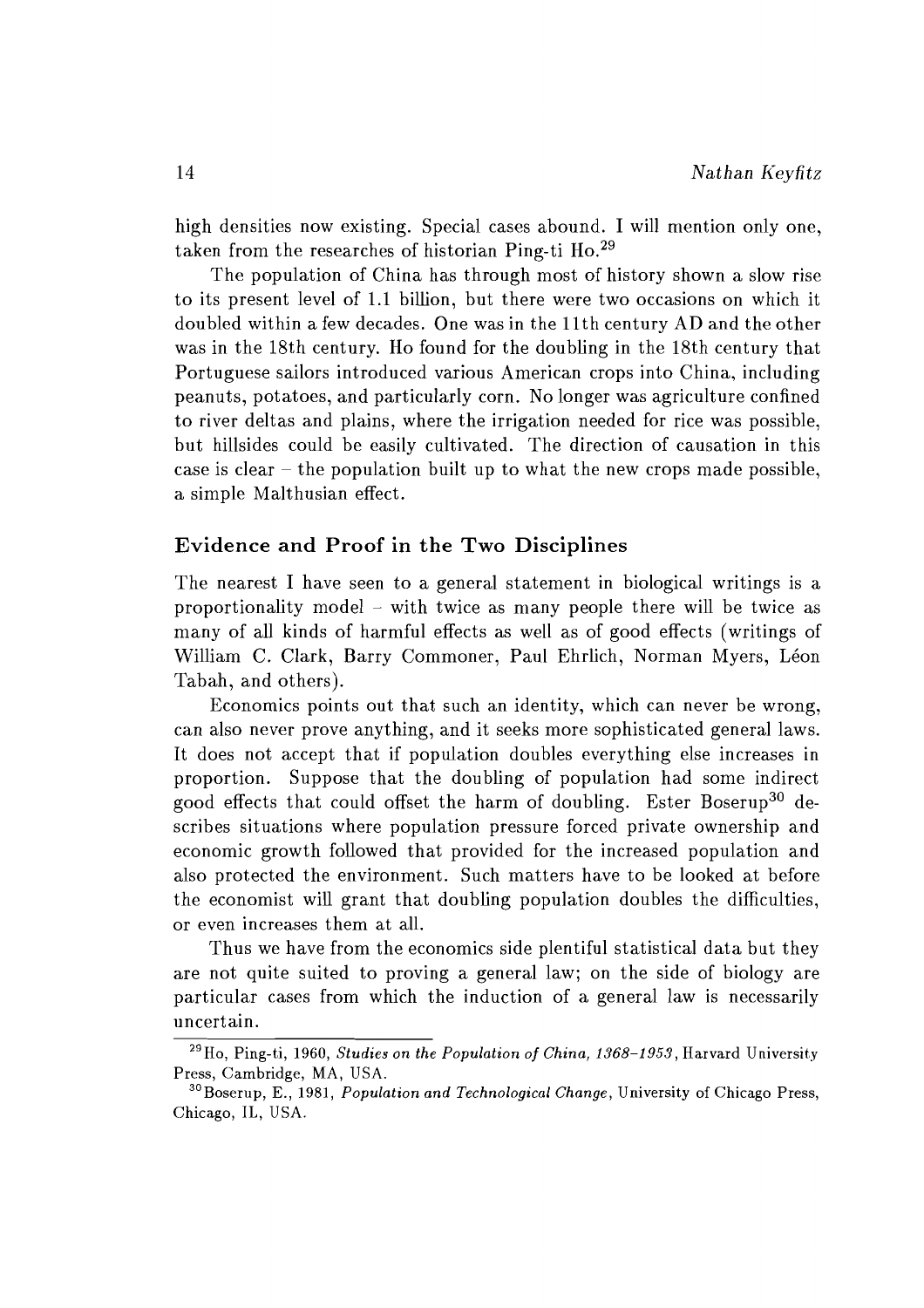#### **How Far Do the Eight Axes Help Us to Understand the Differences Between the Biological and Economic Stands on Population and Environment?**

To remind you of what I have said, my eight axes are as follows.

- 1. Economics deals with growth, steady progress as against biological contingency. Hence biologists are better prepared to consider catastrophes resulting from human action.
- 2. Scholars like the subjects they study and seek the well-being of their subjects. Are more consumer goods preferable to the sparing of trees and species? Here reason fails and we fall into the quicksand of values.
- **3.** Economics sees indefinite, market-driven substitutability as a result of scientific discovery; natural scientists, who make the substitutions possible, are skeptical. Should natural scientists have more confidence in their own abilities?
- 4. Economics makes people the exclusive object of terrestrial action; biology takes them as one species among many in a web of life. Can one species detach itself from the totality of life on the planet and act entirely on its own initiative?
- *5.* Economic action is on a time scale of years or decades, far short of the millennia and eons of biology's evolutionary time. For the very short term, population and economic growth make little difference to the environment.
- 6. Economics cares little about scale, but is concerned with proportions and their allocation, whereas biology deals with absolute size in relation to the biosphere. The point is made by Herman Daly; Allen Kelley answers that data to incorporate scale are lacking. So far we have no way of measuring the capacity of the biosphere.
- 7. Economics deals with a truncated part of the commodity cycle, ecology aims at the whole. If goods disappeared into thin air at the moment of sale, the planet could stand far more of them.
- 8. Both disciplines are empirical, but the data are not wholly convincing. No one knows what kind of data will decide the question to the satisfaction of both sides.

It would be impertinent for me, a professional in neither field, to inform economists and biologists on their disciplines. That is not what I have tried to do. My effort has been rather to say how these two disciplines look from